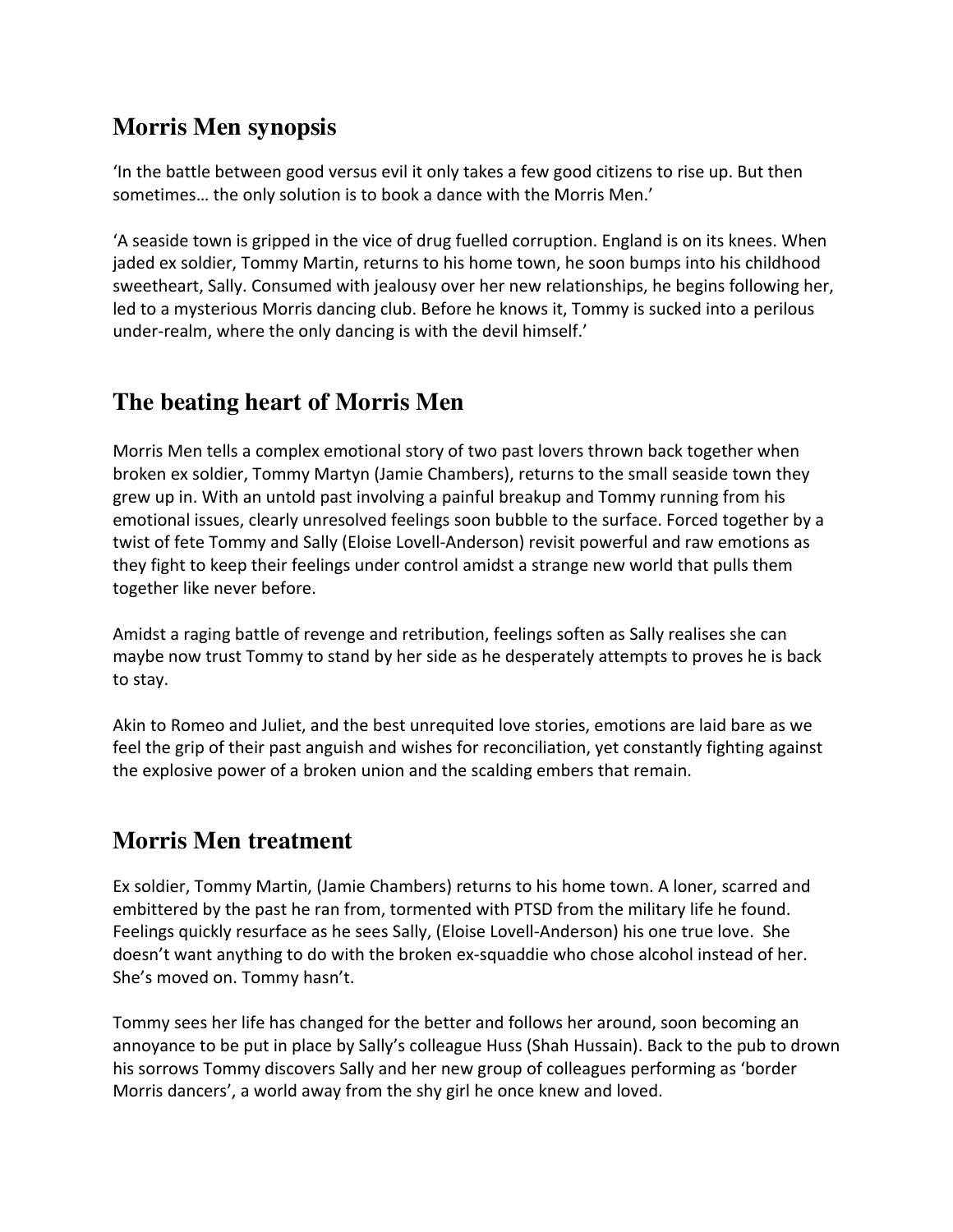The performance turns ugly as a group of local thugs intimidate the band and dancers. And then... an instant of pure clinical violence. Ushered into action by the band leader, Bagman Blythe, (Jon Campling) the thugs are dispatched by the mysterious black clad dancers, who leave the hall to rapturous applause from shocked bystanders.

Realising that the Sally he knew is gone, and consumed with the new empowered version of his onetime love, Tommy follows the group, needing just a moment alone to reassure Sally he's working on becoming a better self. He follows the group to a rough out of town pub, where he witnesses the full truth of the mysterious entertainers. Descending on the pub, like a flock of crows, they dispatch the thugs inside, rescuing a young girl who is clearly drugged and not there by choice.

The liberation somehow goes wrong and Sally is stabbed after Huss is critically injured. Tommy rushes in and saves Sally from further damage.

Against Tommy's pleas to deliver her to hospital Sally guides Tommy to an abandoned office block, where he discovers the truth about the guild. In a face off with Bagman Blythe, Tommy learns the truth, after gaining respect for saving the fallen Guildsman.

Bagman fixes Sally, as Tommy watches under instruction to assist, he discovers the Tendring Guild of the Morris Men are a chapter of 'entertainers' as ancient as the British realm itself. A secret under realm of shadowy assassins, always on call to protect the people.

Tommy urges to join, emboldened by his rescue of Sally, lack of purpose and military credentials. Bagman accepts, as the only alternative, due to Tommy's newfound knowledge, is a swift assassination.

We learn that the town is under the tyrannical grip of local crime lord, Landlord Frank (Ross O'Hennessy), a man as unscrupulous as he is vile. Tommy begins training with the guild, both as a Morris dancer and skilled warrior in Eskrima and open hand combat. As the first assignment as a sworn in member of the guild, Tommy accompanies Sally to a drug snatch on the pier, where an epic fight ensues and they rescue a bag of drugs, destined to reap more misery on the town.

Faced with overwhelming love for Sally and a burning desire to belong, Tommy embraces this new life. But at every turn she knocks him back, herself too fearful to touch nerves and past passions still so raw.

The escalating Guild operations to rid the town of crime force Landlord Frank into deeper action, sending out a hit to kill Bagman and cut the head off the snake. The actions of retribution continue, culminating in Tommy and Sally both being kidnapped, and then an epic showdown at Frank's seafront tower.